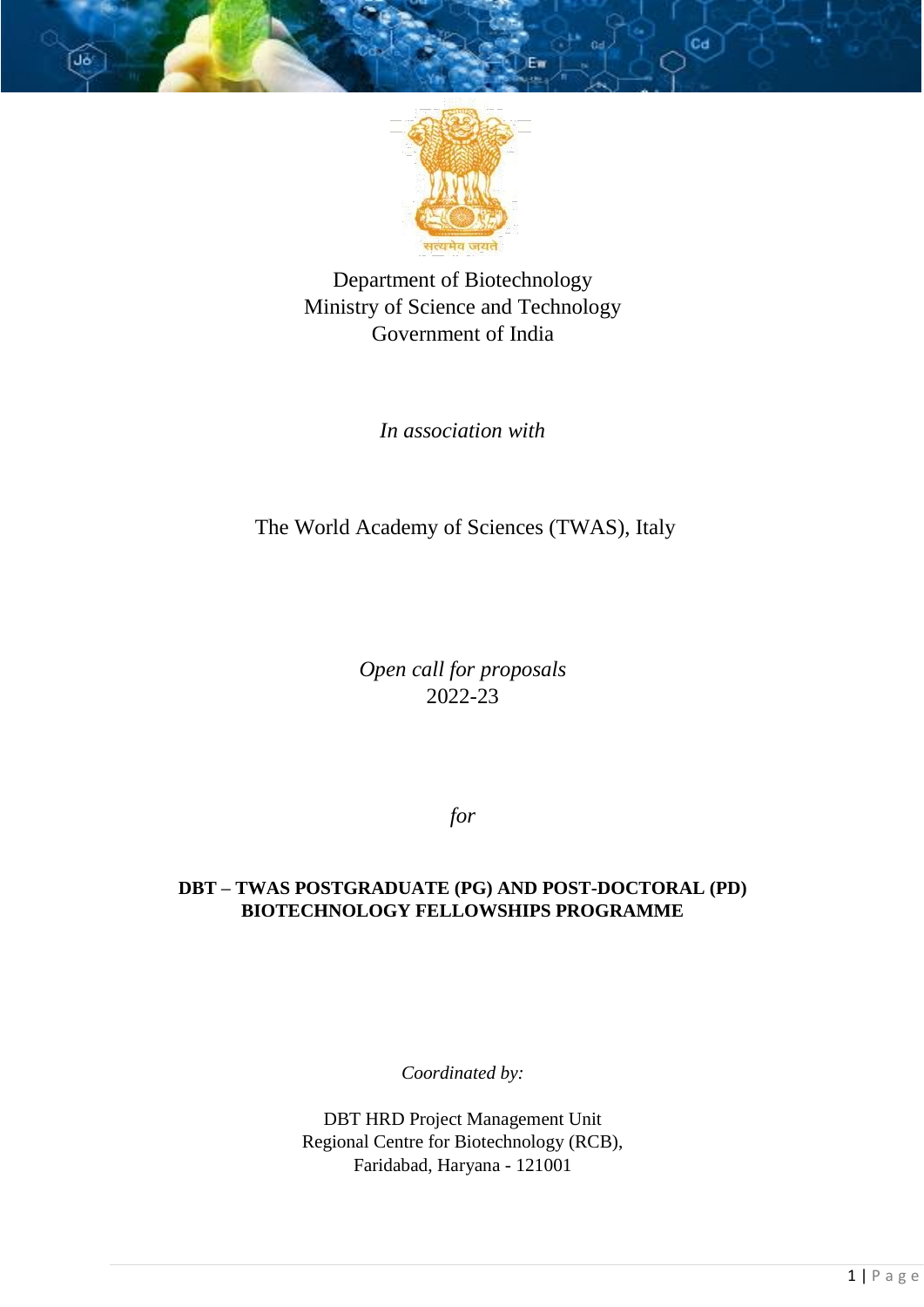

# **DBT-TWAS Post Graduate Fellowship Programme**

The Department of Biotechnology (DBT) of the Ministry of Science and Technology in India, and TWAS have established a fellowship programme for foreign scholars from developing countries who wish to pursue research towards a PhD in biotechnology.

**Partner organization**: Department of Biotechnology (DBT), India

**Host Country**: India

**Eligible Nationalities**: Developing countries in the South

**Level**: PhD

**Minimum degree held**: M.Sc.,

**Duration**: Up to 5 years

#### **Focus Area:**

- 1. Agriculture Sciences,
- 2. Structural and Molecular Biology,
- 3. Biological Systems and Organisms,
- 4. Medical and Health Sciences including neurosciences;
- 5. Chemical Sciences, etc.

## **Age Limit**: 35 Years

**Sandwich Option**: Yes. For a duration of 12 to 24 months.

**Important Date:** Opening date of this call is 15<sup>th</sup> June, 2022. Closing date of this call is  $15<sup>th</sup>$  September, 2022.

# **Please Note:**

From 2017 applications can only be submitted via online portal once the call is open. Please use the "Apply Now" button at the bottom of this page to start your application once the call is open.

Applicants are encouraged to apply for the preliminary acceptance letter as early as possible, even before the opening date of the call. Keeping in mind that only Acceptance letters dated the same year as the year of application are eligible.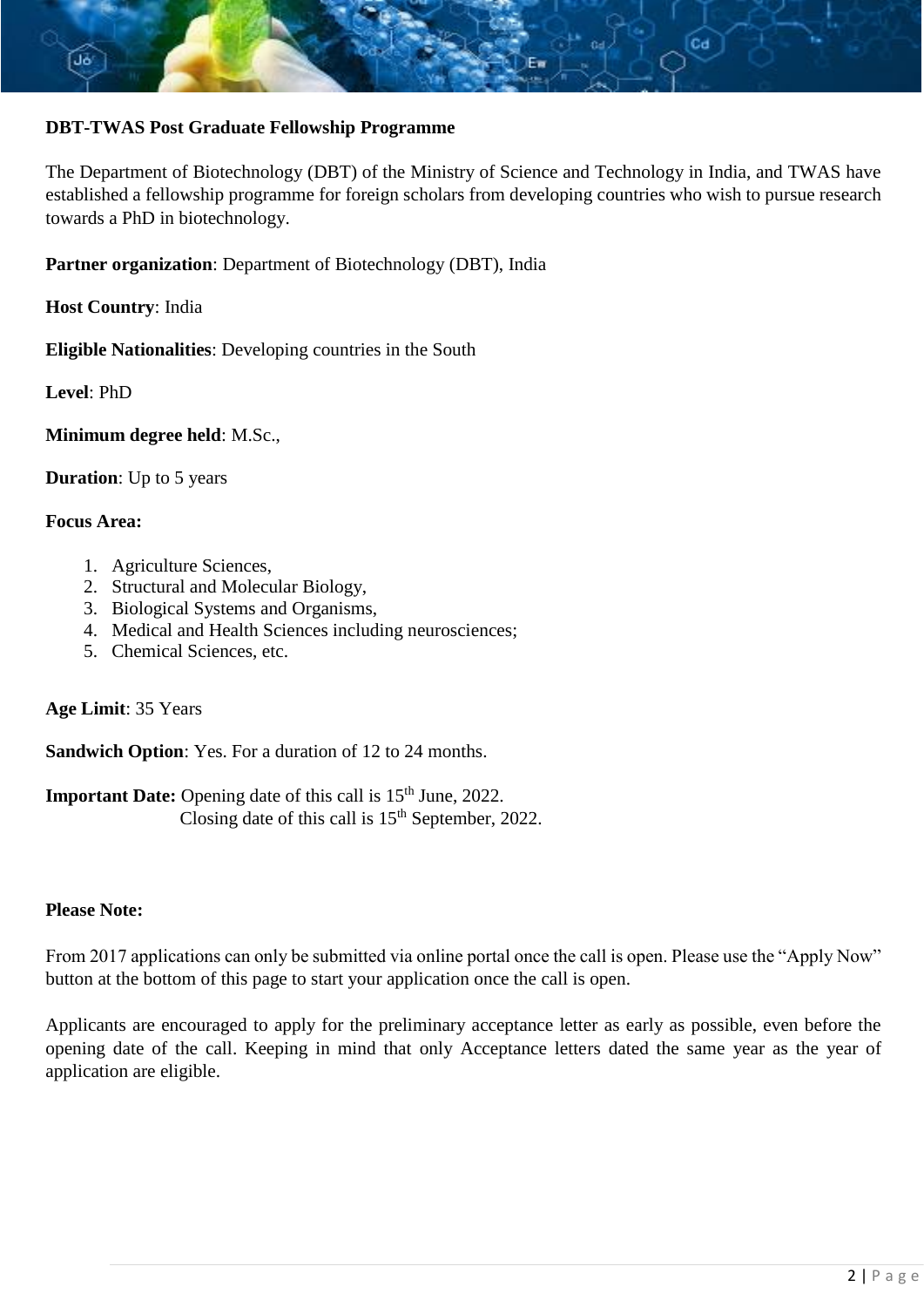

- DBT-TWAS Postgraduate Fellowships are tenable at key biotechnology research institutions in India for a period of up to five years.
- Applicants may be registered for a PhD degree in their home country, or may enrol in a PhD course at a host laboratory/institute in India.
- SANDWICH Fellowships (for those registered for a PhD in their home country): The Fellowship may be granted for a minimum period of 12 months and a maximum period of 2 years.
- FULL-TIME Fellowships (for those not registered for a PhD): The Fellowship is granted for an initial period of up to 3 years. Such Fellowships may then be extended for a further 2 years, subject to the student's performance. DBT will confirm any such extensions to both TWAS and the candidate. Candidates will register for their PhD at a university in India.
- To help candidates in their choice of a suitable host institution a list of biotechnology institutes in India is available here: [List\\_Biotechn\\_India.pdf.](https://twas.org/sites/default/files/2018_dbt_list_of_institutions.pdf) However, candidates are free to choose an Indian biotechnology institution that does not appear on the list.
- DBT will provide a monthly stipend of Rs. 31,000/- + HRA for the first two years and Rs. 35,000 + HRA from 3rd year onwards and health insurance of Rs. 600/- per month. The fellowship holder will receive a contingency amount of Rs. 50,000/- per annum and shall be eligible to receive House Rent Allowance as per Government of India HRA rules. The fellowship will not be convertible into foreign currency.
- The language of instruction/ communication is English only.

# **Eligibility**

Applicants for these fellowships must meet the following criteria:

- **1. Age:** Applicant must be a maximum of 35 years of age on 31<sup>st</sup> December of the application year.
- **2. Nationality:** Applicant must be national of a developing country (other than India) and must **not** hold any visa for temporary or permanent residency in India or any developed country.

## **3. Qualifications:**

- Applicant must hold a Master's or equivalent degree in science or engineering.
- For SANDWICH Fellowships, an applicant must be a registered PhD student in their home country and provide the "Registration and No Objection Certificate" from the HOME university *(sample is included in the application form)*; OR
- For FULL-TIME Fellowships; an applicant must be willing to register for Ph.D. at a university in India.

# **4. Other requirements**:

- a. Applicant must be accepted at a biotechnology institution in India *(see sample Acceptance Letter* that can be downloaded below or *included in the application form)***. N.B. Requests for acceptance must be directed to the chosen host institution(s), and NOT to DBT.**
- b. Applicant should provide evidence of proficiency in English, if medium of education was not English;
- c. Evidence that s/he will return to her/his home country on completion of the fellowship must be submitted by the applicant;
- d. Applicant shall not take up other assignments during the period of her/his fellowship;
- e. Applicant will be financially responsible for any accompanying family member(s).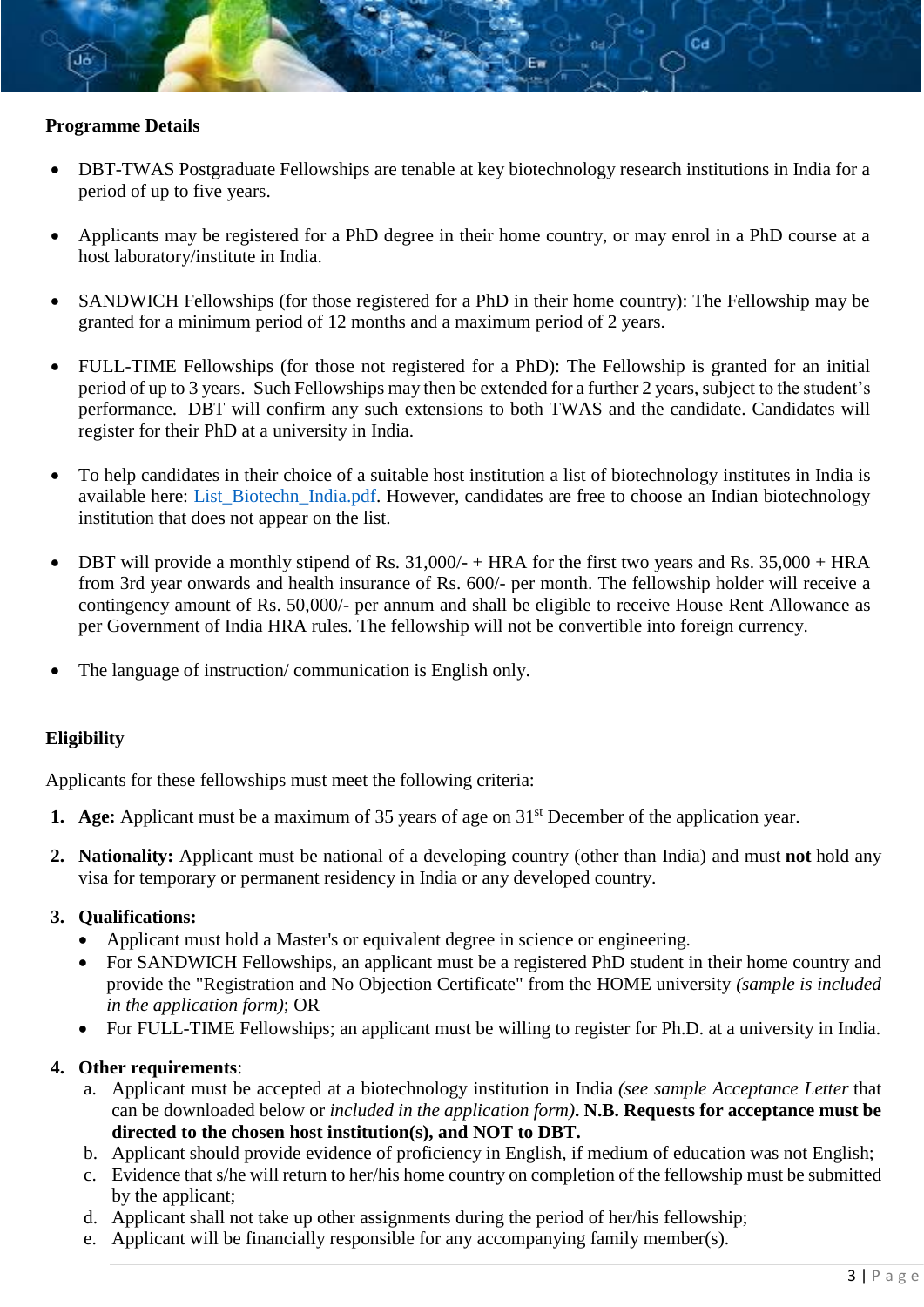# **Submitting Your Application**

Opening date of this call is 15<sup>th</sup> June, 2022. Closing date of this call is  $15<sup>th</sup>$  September, 2022.

- Applications can only be submitted via TWAS online portal, once the call is open. No applications will be accepted after the deadline. Applications submitted by any other mode shall not be accepted. It is recommended to submit your electronic application as early as possible.
- Applications for the DBT-TWAS Postgraduate Fellowship Programme can ONLY be submitted to TWAS via the online portal. A tutorial on how to use the online application form is available below for download.
- For SANDWICH Fellowships (only if already registered for a PhD in the HOME country) applicants should ensure that the Vice-Chancellor or Registrar of the university sends a signed copy of the "Registration and No Objection Certificate" on institutional headed paper to TWAS (see sample form).
- Applicants should submit the Acceptance Letter from an Indian biotechnology institution to TWAS when applying online. Without preliminary acceptance, the application will **not** be considered for selection.
- Reference letters must be on letter-headed paper and SIGNED by the referee. The subject line must contain the name DBT/PG/ and the candidate's surname. N.B. Only signed reference letters can be accepted.
- **Should you have applied to or availed any Indian fellowships in the current or previous year this must be clearly specified in the application form.**

### **Results**

Results of the fellowship selection should be available toward the end of 2022 or early 2023, and selected candidates will be able to start their fellowship NO earlier than beginning of 2023.

#### **Contact Details**

ICTP Campus, Strada Costiera 11 Dr. Deo Prakash Chaturvedi 34151 Trieste, Italy Scientist C, Phone: +39 040 2240-314 Department of Biotechnology,

*Regional Centre for Biotechnology (RCB)* Phone: +91-011-24361035 Dr. Feroz Khan Suri **Email ID:** deo.prakash@dbt.nic.in Project Manager DBT HRD Project Management Unit Regional Centre for Biotechnology (RCB), Faridabad, Haryana – 121001 Phone: +91-129 2848-800 E-mail: [twas.dbt@rcb.res.in](mailto:twas.dbt@rcb.res.in)

*TWAS Fellowships Office Department of Biotechnology (DBT)* E-mail: [fellowships@twas.org](mailto:fellowships@twas.org) Ministry of Science & Technology Fax: +39 040 224559 Block-2, 8th Floor, C.G.O. Complex, Lodhi Road, New Delhi - 110003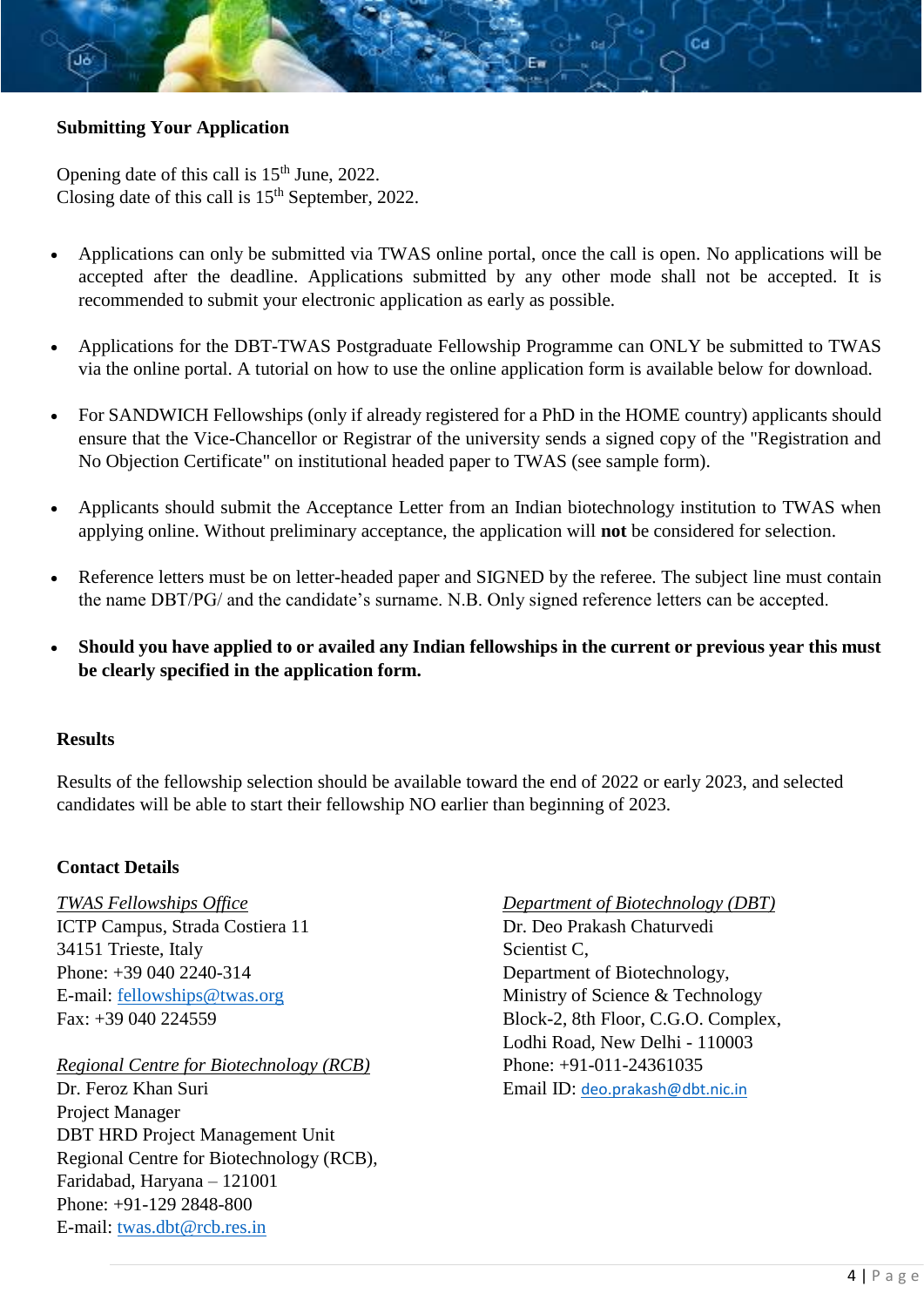

# **DBT-TWAS Post-Doctoral Fellowship Programme**

The Department of Biotechnology (DBT) of the Ministry of Science and Technology, India, and TWAS have established a fellowship programme for foreign scholars from developing countries who wish to pursue postdoctoral research in biotechnology.

**Partner organizations**: Department of Biotechnology (DBT), India

**Host Country**: India

**Eligible Nationalities**: Developing countries in the South

**Level**: Post Doc

**Minimum degree held**: PhD

**Duration:** Minimum of 12 months and maximum of 18 months

#### **Field:**

- 1. Agricultural Sciences
- 2. Structural, Cell and Molecular Biology
- 3. Biological Systems and Organisms
- 4. Medical and Health Sciences incl. Neurosciences
- 5. Chemical Sciences, etc.

# **Age Limit**: 45 Years

#### **Sandwich Option**: No.

**Important Date:** Opening date of this call is 15<sup>th</sup> June, 2022. Closing date of this call is  $15<sup>th</sup>$  September, 2022.

#### **Please Note:**

From 2017 applications can only be submitted via online portal once the call is open. Please use the "Apply Now" button at the bottom of this page to start your application once the call is open.

Applicants are encouraged to apply for the preliminary acceptance letter as early as possible, even before the opening date of the call. Keeping in mind that only Acceptance letters dated the same year as the year of application are eligible.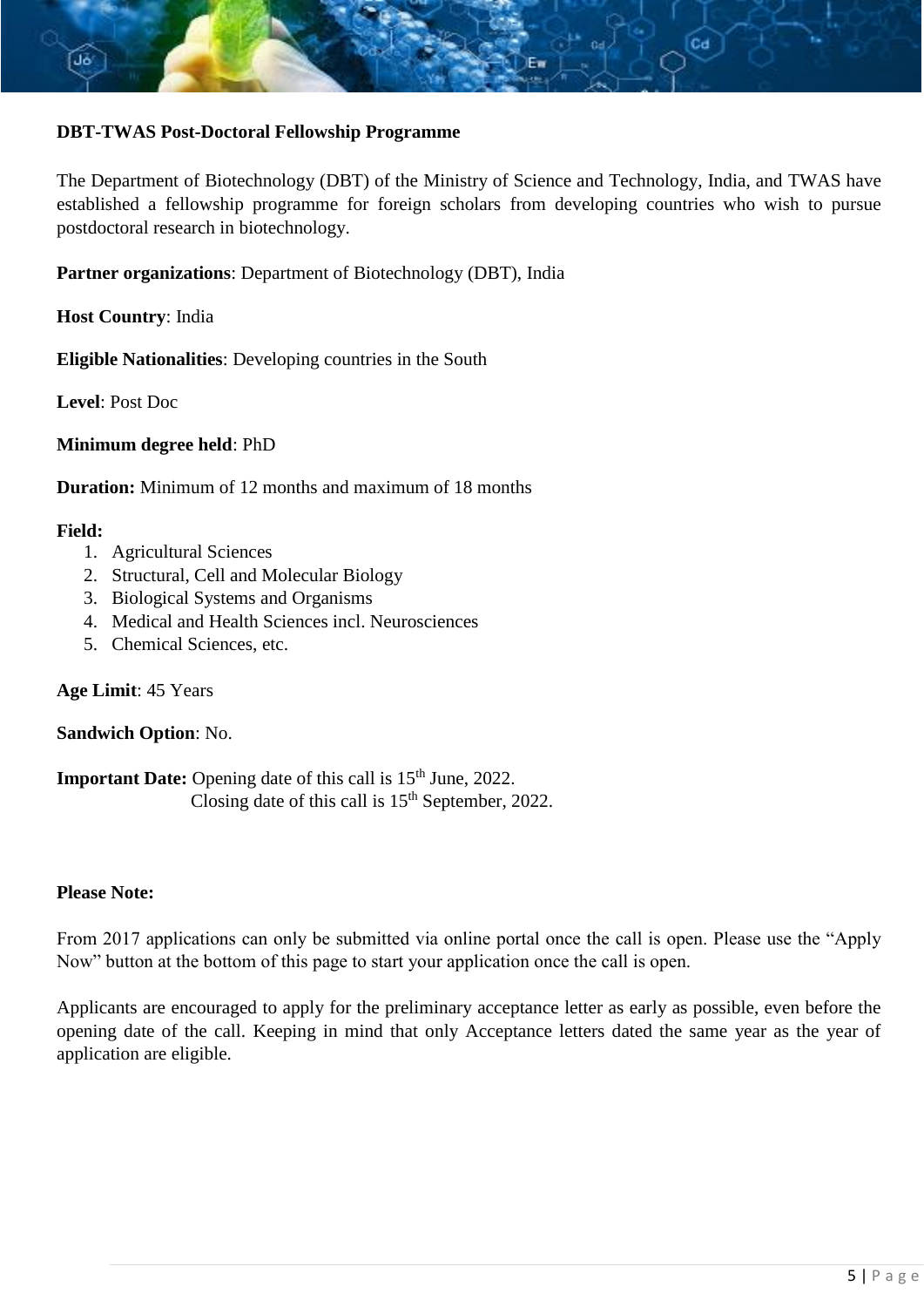### **Programme Details**

- TWAS-DBT Postdoctoral Fellowships are tenable at key biotechnology research institutions in India for a minimum period of 12 months to a maximum period of 18 months.
- To help candidates in their choice of a suitable host institution a list of biotechnology institutes in India is available here: List Biotechn India.pdf. However, candidates are free to choose an Indian biotechnology institution that does not appear on the list.
- DBT will provide a monthly stipend of Rs. 49,000/- + HRA and health insurance of Rs. 600/- per month. The fellowship holder will receive a contingency amount of Rs. 50,000/- per annum and shall be eligible to receive House Rent Allowance as per Government of India HRA rules. The fellowship will not be convertible into foreign currency.
- The language of instruction is English.

#### **Eligibility**

Applicants for these fellowships must meet the following criteria:

- **1. Age:** Applicant must be a maximum of 45 years of age on 31<sup>st</sup> December of the application year.
- **2. Nationality:** Applicant must be a national of a developing country (other than India) and must **not** hold any visa for temporary or permanent residency in India or any developed country.

#### **3. Qualifications:**

Applicant must hold a PhD degree in bioscience or biotechnology.

#### **4. Other requirements:**

- a. Applicant must be regularly employed in a developing country and hold a research assignment there.
- b. Applicant should have been accepted at a biotechnology institution in India *(see sample Acceptance Letter* that can be downloaded below or included in the application form). **N.B. Requests for acceptance must be directed to the chosen host institution(s), and NOT to DBT.**
- c. Applicant should provide evidence of proficiency in English, if medium of education was not English;
- d. Evidence that s/he will return to her/his home country on completion of the fellowship; must be submitted by the applicant.
- e. Applicant shall not take up other assignments during the period of her/his fellowship;
- f. Applicant will be financially responsible for any accompanying family member(s).